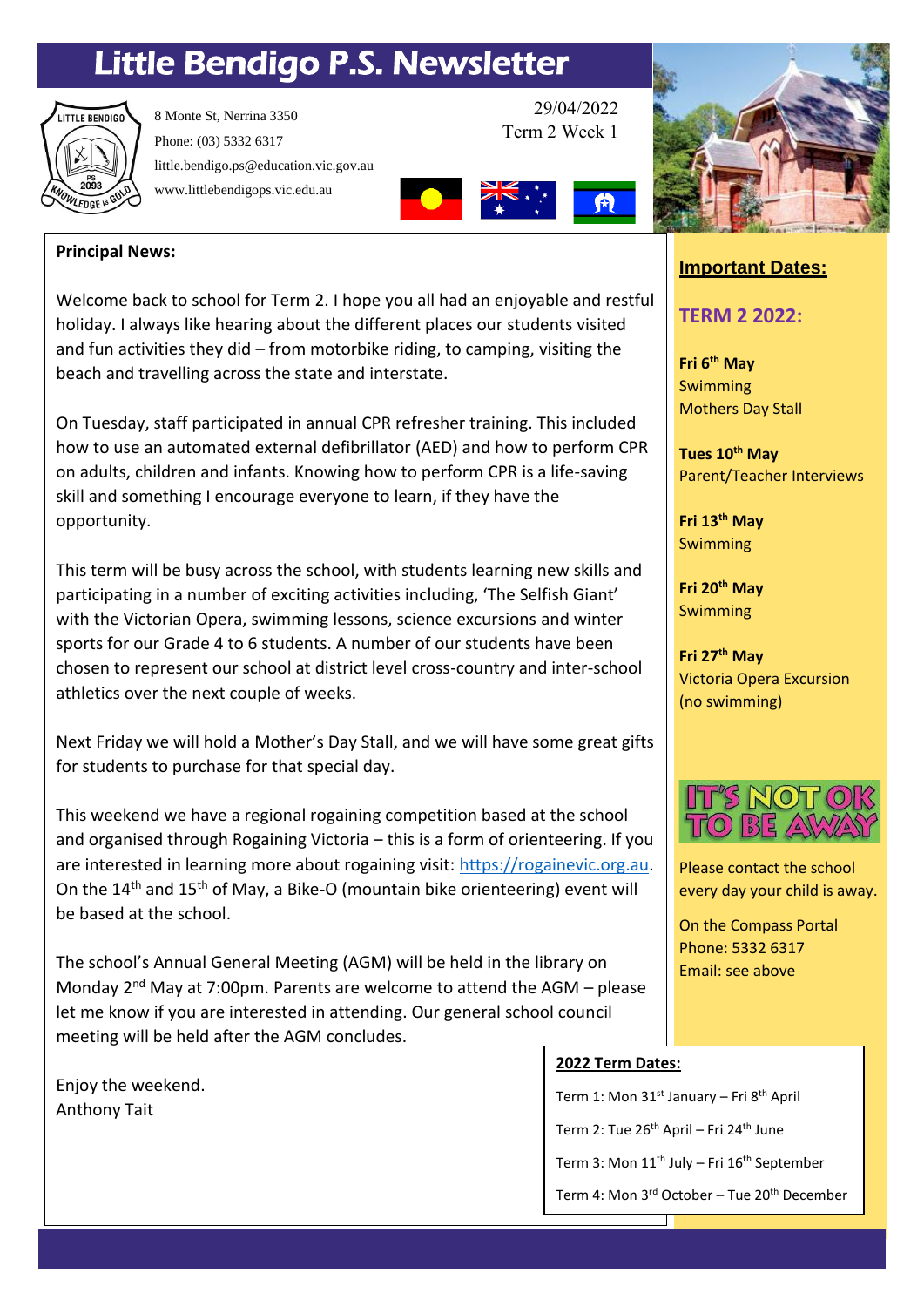

Welcome back Jr studio families, I hope you all enjoyed your Easter holidays. Students were very excited to share all about the Easter Bunny visits to their houses and all the fun things you did over the holidays!!! Next Friday we start our swimming program and



students will learn skills to support them in the water, this is a great program and students have so much fun while they are there. While swimming goggles are not a requirement, but if your child does have a set at home, they can certainly use them during their lessons. Students will need a bag to put their wet clothes back into, a towel, and bathers.

Hats are not required this term, but if your child would like to wear their hat, they are more than welcome to. As it is starting to get a little cooler and wetter, if students could have a change of clothes packed as sometimes, we can get a little wet and muddy when we are having fun during play times.

Also, if students would like to have a pair of slippers, they can keep at school to wear in the classroom, they are more than welcome to bring a pair in.

Have a wonderful weekend Jr Studio families. Miss Burns and Miss D  $\circled{s}$ 



#### **Mother's Day Stall**

This year our Mother's Day stall is on next Friday 6<sup>th</sup> May. All gifts are \$5 each and every student will have the opportunity to buy one gift each. There may be enough for students to buy a second gift.

Students, please bring a plastic bag to hide your gift in to get it home without mum seeing it.

## **Stingers Soccer!**

Soccer commences this Saturday 30th April at 9:45am at Major League in Howitt St. The cost is \$10 per week, payable at the venue. There is still room for couple more children to join our Junior Stingers Soccer Team (Prep to Grade 3 students only).

Please contact Mr Tait if you would like further information.